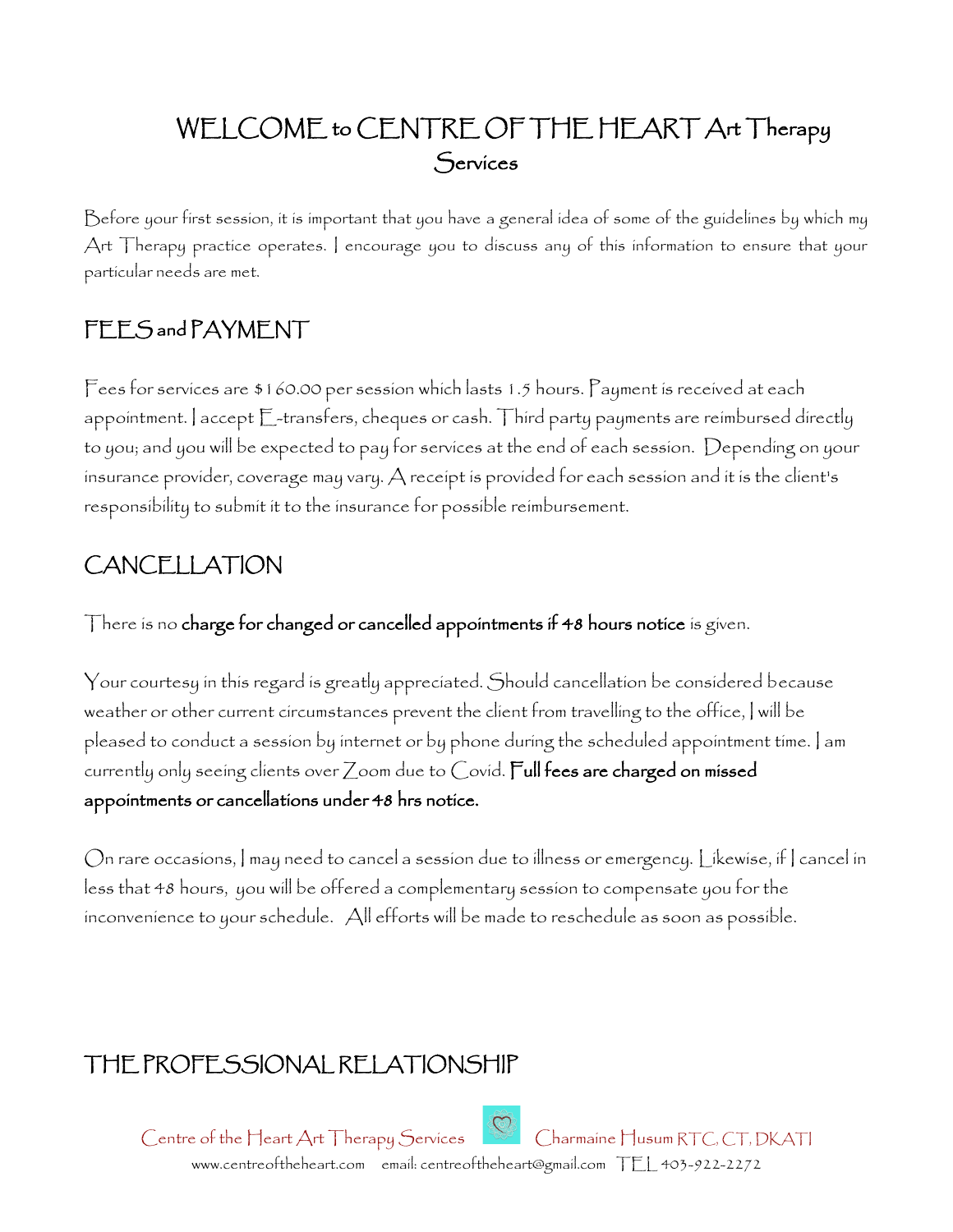The professional counseling relationship is centered on your, the client's needs. I strongly encourage you to let me know if you have any concerns or dissatisfactions with the process. I do welcome your feedback.

#### I / WE HAVE READ AND UNDERSTOOD THE ABOVE INFORMATION:

Name (please print):

Signature:

Date: